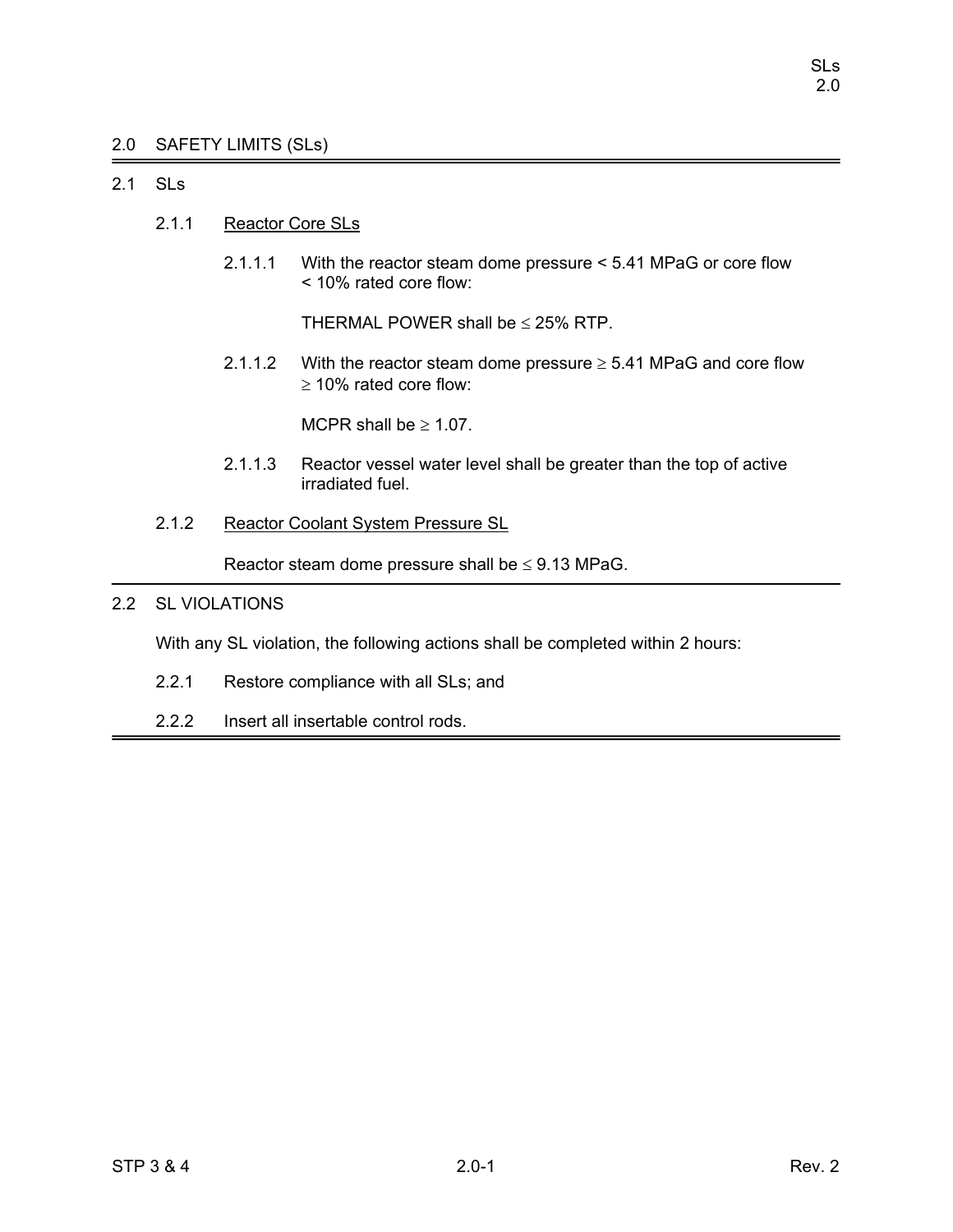# B 2.0 SAFETY LIMITS (SLs)

#### B 2.1.1 Reactor Core SLs

#### **BASES**

BACKGROUND GDC 10 (Ref. 1) requires, and SLs ensure, that specified acceptable fuel design limits are not exceeded during steady state operation, normal operational transients, and anticipated operational occurrences (AOOs).

> The fuel cladding integrity SL is set such that no significant fuel damage is calculated to occur if the limit is not violated. Because fuel damage is not directly observable, a stepback approach is used to establish an SL, such that the MCPR is not less than the limit specified in Specification 2.1.1.2. MCPR greater than the specified limit represents a conservative margin relative to the conditions required to maintain fuel cladding integrity.

The fuel cladding is one of the physical barriers that separate the radioactive materials from the environs. The integrity of this cladding barrier is related to its relative freedom from perforations or cracking. Although some corrosion or use related cracking may occur during the life of the cladding, fission product migration from this source is incrementally cumulative and continuously measurable. Fuel cladding perforations, however, can result from thermal stresses, which occur from reactor operation significantly above design conditions.

While fission product migration from cladding perforation is just as measurable as that from use related cracking, the thermally caused cladding perforations signal a threshold beyond which still greater thermal stresses may cause gross, rather than incremental, cladding deterioration. Therefore, the fuel cladding SL is defined with a margin to the conditions that would produce onset of transition boiling (i.e., MCPR = 1.00). These conditions represent a significant departure from the condition intended by design for planned operation. The MCPR fuel cladding integrity SL ensures that during normal operation and during AOOs, at least 99.9% of the fuel rods in the core do not experience transition boiling.

Operation above the boundary of the nucleate boiling regime could result in excessive cladding temperature because of the onset of transition boiling and the resultant sharp reduction in heat transfer coefficient. Inside the steam film, high cladding temperatures are reached, and a cladding water (zirconium water) reaction may take place. This chemical reaction results in oxidation of the fuel cladding to a structurally weaker form. This weaker form may lose its integrity, resulting in an uncontrolled release of activity to the reactor coolant.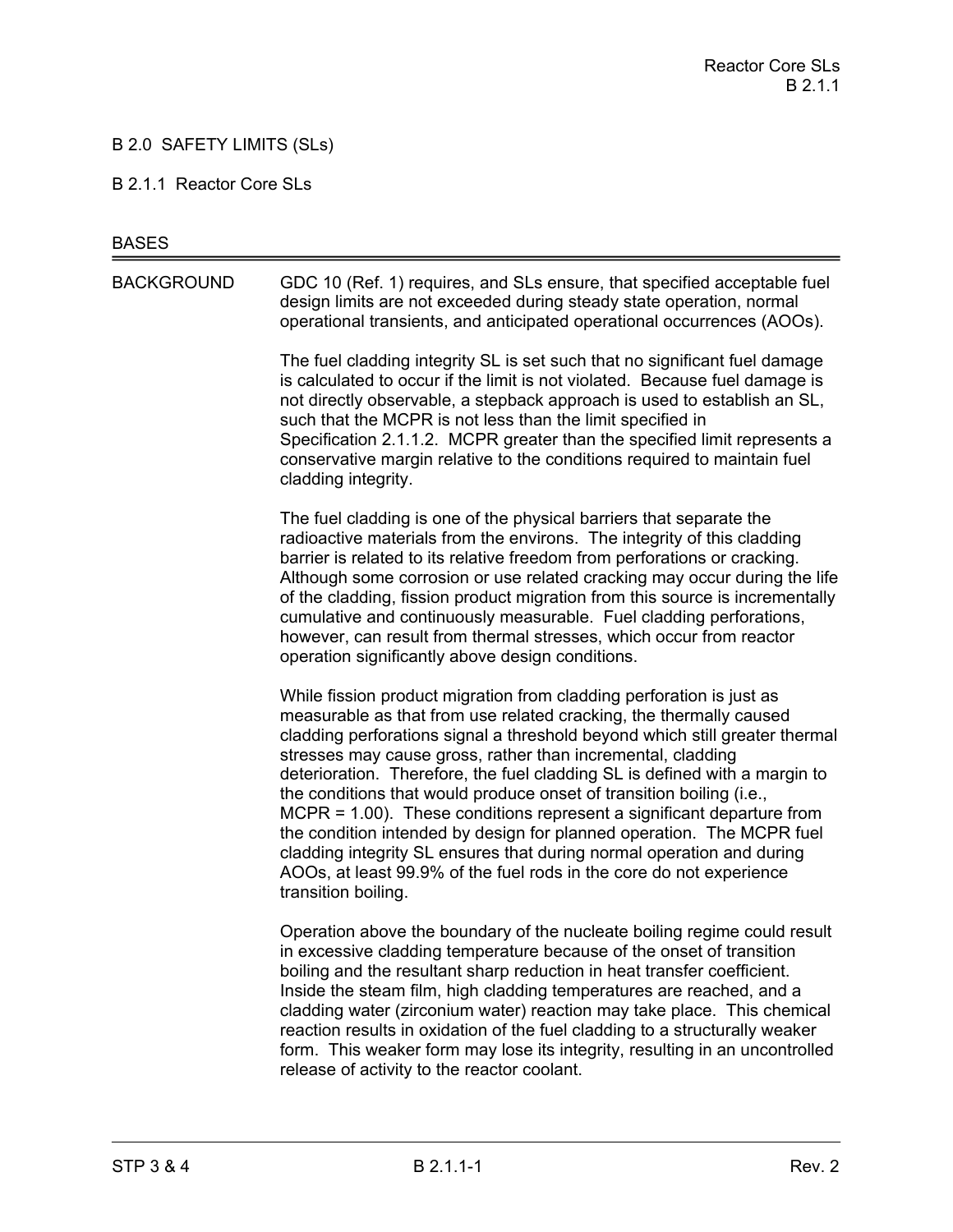APPLICABLE The fuel cladding must not sustain damage as a result of normal SAFETY operation and AOOs. The reactor core SLs are established to preclude ANALYSES violation of the fuel design criterion that an MCPR limit is to be established, such that at least 99.9% of the fuel rods in the core would not be expected to experience the onset of transition boiling.

> The Reactor Protection System setpoints (LCO 3.3.1.1, "SSLC Sensor Instrumentation"), in combination with all the LCOs, are designed to prevent any anticipated combination of transient conditions for Reactor Coolant System water level, pressure, and THERMAL POWER level that would result in reaching the MCPR limit.

# 2.1.1.1 Fuel Cladding Integrity (General Electric Company (GE) Fuel)

GE critical power correlations are applicable for all critical power calculations at pressures  $\geq 5.41$  MPaG or core flows  $\geq 10\%$  of rated flow. For operation at low pressures and low flows, another basis is used, as follows:

Since the pressure drop in the bypass region is essentially all elevation head, the core pressure drop at low power and flows will always be > 0.031 MPa. Analyses (Ref. 2) show that with a bundle flow of 12.7  $m<sup>3</sup>/h$ , bundle pressure drop is nearly independent of bundle power and has a value of 0.024 MPa. Thus, the bundle flow with a 0.031 MPa driving head will be > 12.7  $m^3/h$ . Full scale ATLAS test data taken at pressures from 0.098 MPaA to 5.5 MPaA indicate that the fuel assembly critical power at this flow is approximately 3.35 MWt. With the design peaking factors, this corresponds to a THERMAL POWER > 50% RTP. Thus, a THERMAL POWER limit of 25% RTP for reactor pressure < 5.41 MPaG is conservative.

# 2.1.1.2 MCPR (GE Fuel)

The fuel cladding integrity SL is set such that no significant fuel damage is calculated to occur if the limit is not violated. Since the parameters that result in fuel damage are not directly observable during reactor operation, the thermal and hydraulic conditions that result in the onset of transition boiling have been used to mark the beginning of the region in which fuel damage could occur. Although it is recognized that the onset of transition boiling would not result in damage to BWR fuel rods, the critical power at which boiling transition is calculated to occur has been adopted as a convenient limit. However, the uncertainties in monitoring the core operating state and in the procedures used to calculate the critical power result in an uncertainty in the value of the critical power. Therefore, the fuel cladding integrity SL is defined as the critical power ratio in the limiting fuel assembly for which more than 99.9% of the fuel rods in the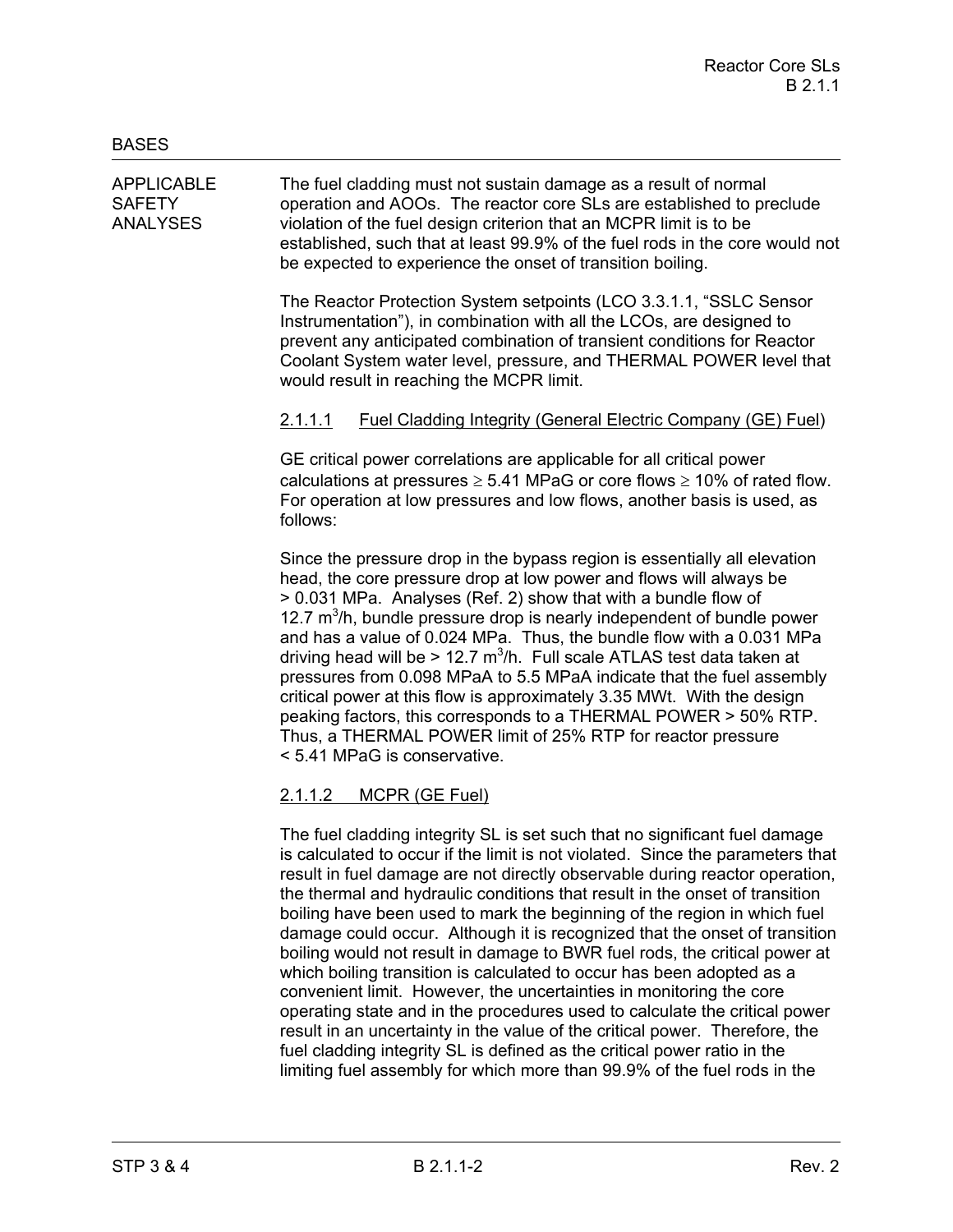| <b>APPLICABLE</b><br><b>SAFETY</b><br><b>ANALYSES</b><br>(continued) | core are expected to avoid boiling transition, considering the power<br>distribution within the core and all uncertainties.<br>The MCPR SL is determined using a statistical model that combines all<br>the uncertainties in operating parameters and the procedures used to<br>calculate critical power. The probability of the occurrence of boiling<br>transition is determined using the approved General Electric Critical<br>Power correlations. Details of the fuel cladding integrity SL calculation<br>are given in Ref. 2. Ref. 2 also includes a tabulation of the uncertainties<br>used in the determination of the MCPR SL and of the nominal values of<br>the parameters used in the MCPR SL statistical analysis.                                                                                                                                              |  |  |
|----------------------------------------------------------------------|-------------------------------------------------------------------------------------------------------------------------------------------------------------------------------------------------------------------------------------------------------------------------------------------------------------------------------------------------------------------------------------------------------------------------------------------------------------------------------------------------------------------------------------------------------------------------------------------------------------------------------------------------------------------------------------------------------------------------------------------------------------------------------------------------------------------------------------------------------------------------------|--|--|
|                                                                      | 2.1.1.3<br><b>Reactor Vessel Water Level</b>                                                                                                                                                                                                                                                                                                                                                                                                                                                                                                                                                                                                                                                                                                                                                                                                                                  |  |  |
|                                                                      | During MODES 1 and 2, the reactor vessel water level is required to be<br>above the top of the active fuel to provide core cooling capability. With<br>fuel in the reactor vessel during periods when the reactor is shut down,<br>consideration must be given to water level requirements due to the effect<br>of decay heat. If the water level should drop below the top of the active<br>irradiated fuel during this period, the ability to remove decay heat is<br>reduced. This reduction in cooling capability could lead to elevated<br>cladding temperatures and clad perforation in the event that the water<br>level becomes < 2/3 of the core height. The reactor vessel water level SL<br>has been established at the top of the active irradiated fuel to provide a<br>point that can be monitored and to also provide adequate margin for<br>effective action. |  |  |
| <b>SAFETY LIMITS</b>                                                 | The reactor core SLs are established to protect the integrity of the fuel<br>clad barrier to the release of radioactive materials to the environs.<br>SL 2.1.1.1 and SL 2.1.1.2 ensure that the core operates within the fuel<br>design criteria. SL 2.1.1.3 ensures that the reactor vessel water level is<br>greater than the top of the active irradiated fuel, thus maintaining a<br>coolable geometry.                                                                                                                                                                                                                                                                                                                                                                                                                                                                   |  |  |
| <b>APPLICABILITY</b>                                                 | SLs 2.1.1.1, 2.1.1.2, and 2.1.1.3 are applicable in all MODES.                                                                                                                                                                                                                                                                                                                                                                                                                                                                                                                                                                                                                                                                                                                                                                                                                |  |  |
| <b>SAFETY LIMIT</b><br><b>VIOLATIONS</b>                             | Exceeding an SL may cause fuel damage and create a potential for<br>radioactive releases in excess of 10 CFR 100, "Reactor Site Criteria,"<br>limits (Ref. 3). Therefore, it is required to insert all insertable control rods<br>and restore compliance with the SL within 2 hours. The 2 hour<br>Completion Time ensures that the operators take prompt remedial action<br>and also ensures that the probability of an accident occurring during this<br>period is minimal.                                                                                                                                                                                                                                                                                                                                                                                                 |  |  |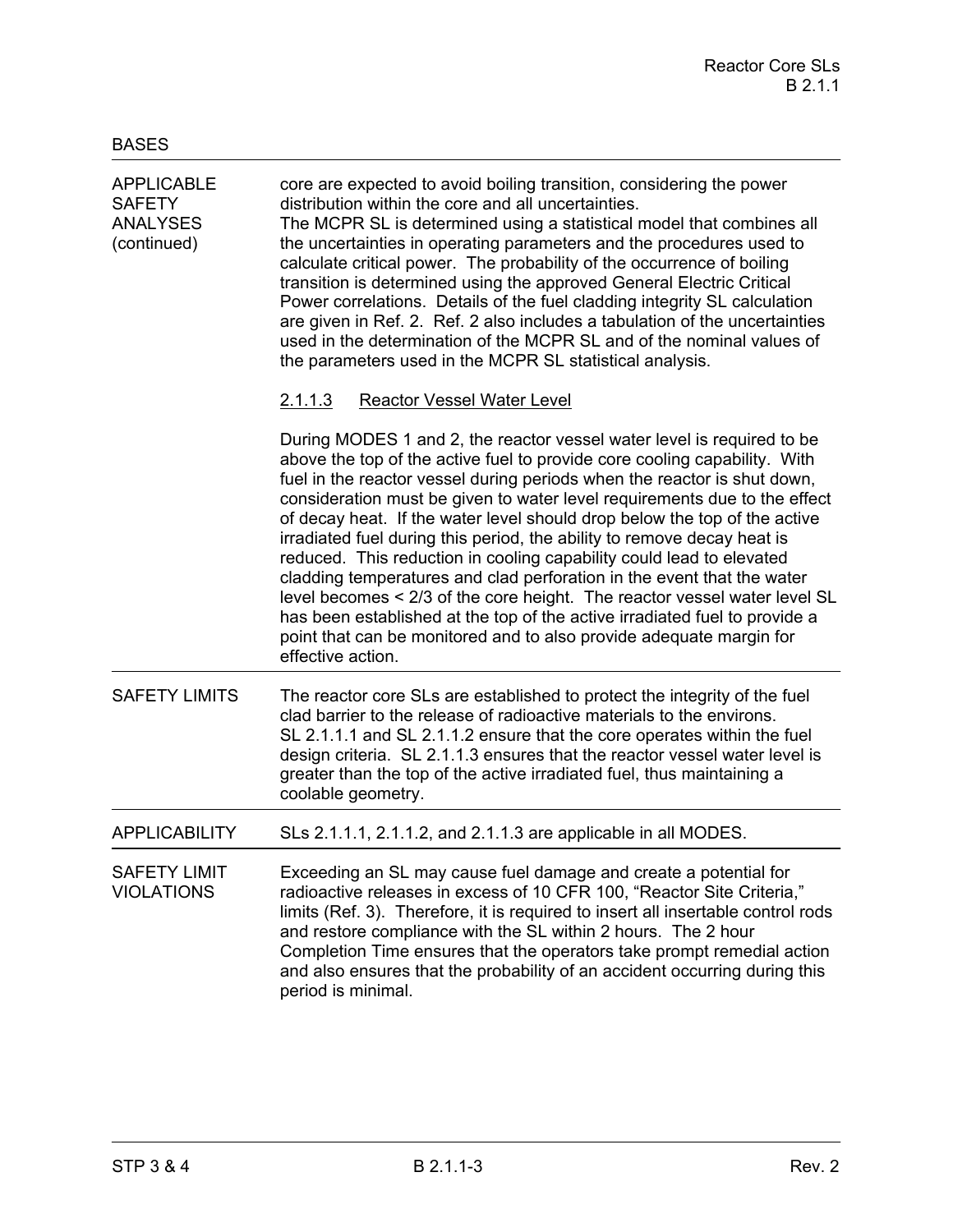- REFERENCES 1. 10 CFR 50, Appendix A, GDC 10.
	- 2. NEDE-24011-P-A, (latest approved revision).
	- 3. 10 CFR 100.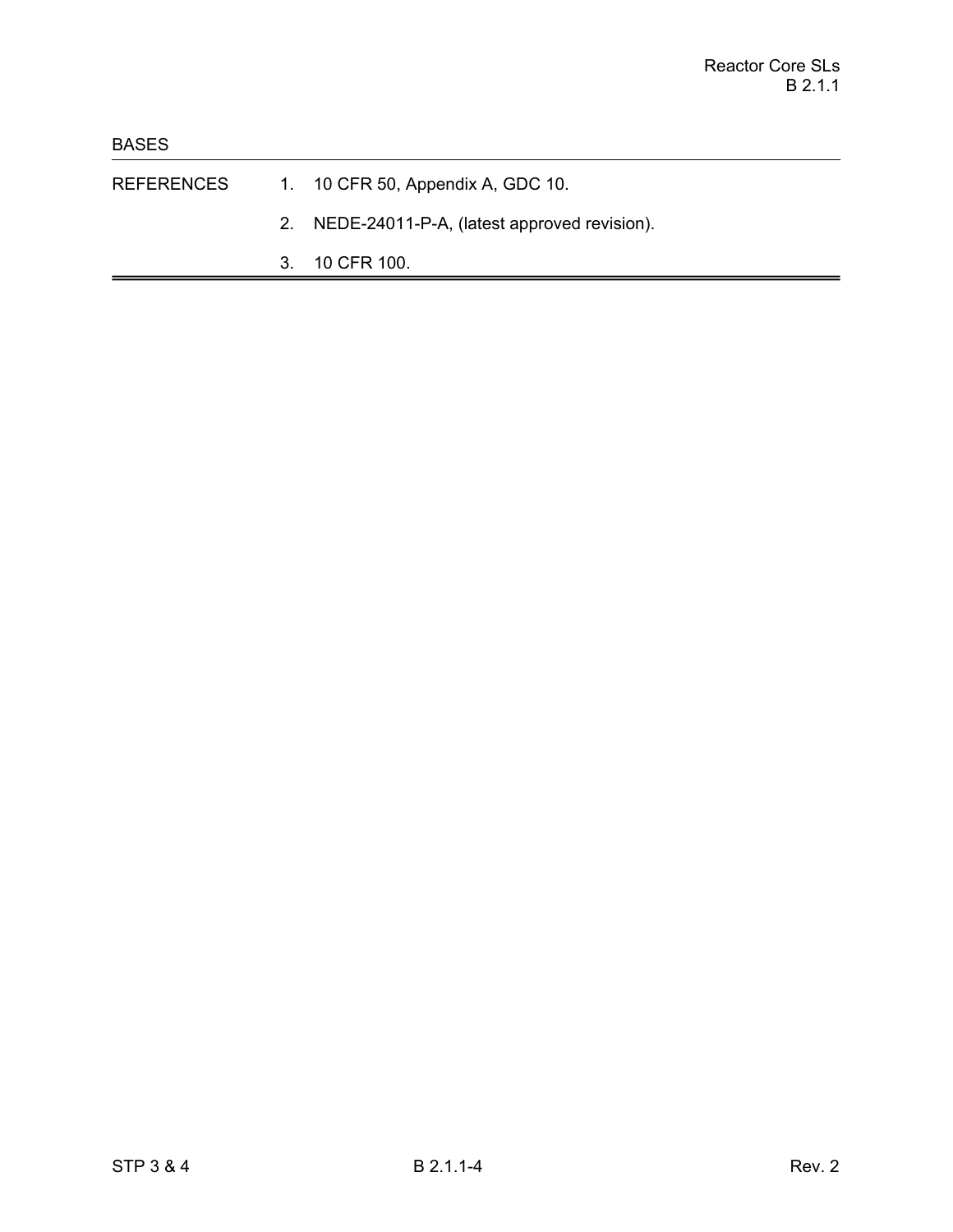# B 2.0 SAFETY LIMITS (SLs)

B 2.1.2 Reactor Coolant System (RCS) Pressure SL

# BASES

| <b>BACKGROUND</b>                                     | The SL on reactor steam dome pressure protects the RCS against<br>overpressurization. In the event of fuel cladding failure, fission products<br>are released into the reactor coolant. The RCS then serves as the<br>primary barrier in preventing the release of fission products into the<br>atmosphere. Establishing an upper limit on reactor steam dome pressure<br>ensures continued RCS integrity. According to 10 CFR 50, Appendix A,<br>GDC 14, "Reactor Coolant Pressure Boundary," and GDC 15, "Reactor<br>Coolant System Design" (Ref. 1), the reactor coolant pressure boundary<br>(RCPB) shall be designed with sufficient margin to ensure that the design<br>conditions are not exceeded during normal operation and anticipated<br>operational occurrences (AOOs). |
|-------------------------------------------------------|--------------------------------------------------------------------------------------------------------------------------------------------------------------------------------------------------------------------------------------------------------------------------------------------------------------------------------------------------------------------------------------------------------------------------------------------------------------------------------------------------------------------------------------------------------------------------------------------------------------------------------------------------------------------------------------------------------------------------------------------------------------------------------------|
|                                                       | During normal operation and AOOs, RCS pressure is limited from<br>exceeding the design pressure by more than 10%, in accordance with<br>Section III of the ASME Code (Ref. 2). To ensure system integrity, all<br>RCS components are hydrostatically tested at 125% of design pressure,<br>in accordance with ASME Code requirements, prior to initial operation<br>when there is no fuel in the core. Any further hydrostatic testing with fuel<br>in the core is done under LCO 3.10.1, "Inservice Leak and Hydrostatic<br>Testing Operation." Following inception of unit operation, RCS<br>components shall be pressure tested, in accordance with the<br>requirements of ASME Code, Section XI (Ref. 3).                                                                        |
|                                                       | Overpressurization of the RCS could result in a breach of the RCPB. If<br>this occurred in conjunction with a fuel cladding failure, fission products<br>could enter the containment atmosphere, raising concerns relative to<br>limits on radioactive releases specified in 10 CFR 100, "Reactor Site<br>Criteria" (Ref. 4).                                                                                                                                                                                                                                                                                                                                                                                                                                                        |
| <b>APPLICABLE</b><br><b>SAFETY</b><br><b>ANALYSES</b> | The RCS safety/relief valves and the Reactor Protection System Reactor<br>Vessel Steam Dome Pressure - High Function have settings established<br>to ensure that the RCS pressure SL will not be exceeded.                                                                                                                                                                                                                                                                                                                                                                                                                                                                                                                                                                           |
|                                                       | The RCS pressure SL has been selected such that it is at a pressure<br>below which it can be shown that the integrity of the system is not<br>endangered. The reactor pressure vessel is designed to ASME, Boiler<br>and Pressure Vessel Code, Section III, 1989 Edition, excluding Addenda<br>(Ref. 5), which permits a maximum pressure transient of 110%,<br>9.48 MPaG, of design pressure 8.62 MPaG. The SL of 9.13 MPaG, as<br>measured by the reactor steam dome pressure indicator, is equivalent to<br>9.48 MPaG at the lowest elevation of the RCS. The RCS pressure SL is<br>selected to be the lowest transient overpressure allowed by the applicable<br>codes.                                                                                                          |